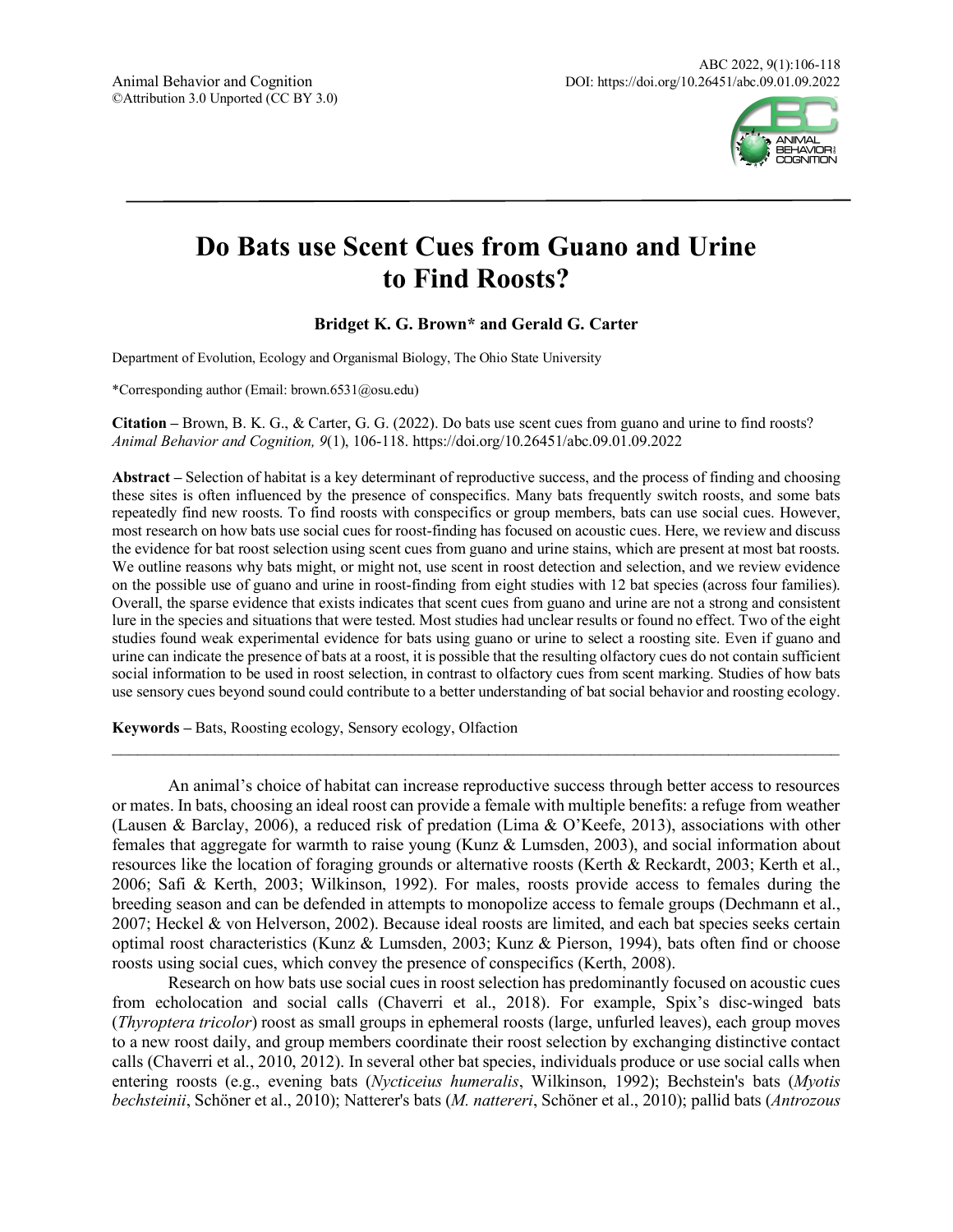*pallidus*, Arnold & Wilkinson, 2011), and common noctules (*Nyctalus noctula*, Furmankiewicz et al., 2011)) and/or they use high-amplitude echolocation calls from conspecifics to locate roosts more efficiently (e.g., common noctules and Daubenton's bat (*M. daubentonii*, Ruczyński & Kalko, 2007, Ruczyński et al., 2009)).

Far less is known about whether bats use scent cues to locate potential roosts, despite olfaction being an important sensory modality for almost all terrestrial mammals (Hayden et al., 2010). In this review, we discuss some reasons that bats would, or would not, use scent cues in habitat selection. We focus on studies testing the use of inadvertent cues from guano and urine because these scents are present at most occupied roosts, and anecdotal reports suggest these cues might be used by bats in roost selection. For example, some people have applied guano to artificial roost boxes to increase the chance of occupancy (Murphy, 1993; Ober, 2008). If guano staining was an effective olfactory lure for artificial bat roosts, this would be a helpful tool for bat management and conservation. Although one can buy chemical lures for bat houses based on distinct odors present in some bat roosts (Nielsen et al., 2006), there is no clear evidence of the effectiveness of any olfactory lure. More generally, a better understanding of the use of scent cues for roost-finding in bats can provide insights linking roosting ecology, social behavior, and sensory ecology in bats.

#### **Olfaction in Bats**

To assess the capacity of bats to use scent in roost selection, it is useful to review the basic structures for perceiving odors. In mammals, the key olfactory structures are the main olfactory system and the accessory olfactory system (AOS), which can include the vomeronasal organ (VNO) and the accessory olfactory bulb (AOB). Greater complexity of the epithelial structures in these systems can increase the amount of surface area, allowing for greater absorption of odorant molecules (Hecker et al., 2019). The vomeronasal system plays a large part in assessment of chemical cues involved in social behaviors such as mate attraction (Kelliher, 2007).

Nocturnal mammals tend to have larger olfactory structures (Barton et al., 1995) compared to other terrestrial mammals, but most bats have reduced olfactory systems, such as a reduced VNO, a reduced AOB, or the complete loss of one or both of these structures (Hecker et al., 2019). The exception is that an intact VNO and AOB exists in most, or all, species within two of 20 sampled families of bats (Phyllostomidae and Miniopteridae) and in the genus *Pteronotus* in the family Mormoopidae (Yohe & Dávalos, 2018; Zhao et al., 2011). However, many bat species (e.g., most bats in the family Pteropodidae and Hipposideridae) still have not had their accessory olfactory structures examined (Zhao et al., 2011). Along with reductions in olfactory structures, most bat lineages have lost protein-coding genes—such as *Trpc2* and *S100z*—linked to pheromone perception (Hecker et al., 2019; Yohe et al., 2017, 2019). Since many species of bats exhibit behaviors that involve pheromones, it is possible that the main olfactory system in bats incorporates the functions of these accessory systems (Yohe et al., 2017).

Diet plays an important role in the evolution of mammalian olfactory systems (Barton et al., 1995; Brokaw & Smotherman, 2020; Eiting et al., 2014). Phyllostomid bats have the most diverse diet among the bat families (with both generalist omnivores and specialists on insects, fruit, nectar, blood, or small vertebrates), and of those studied to date, all but two phyllostomid species (*Brachyphylla cavernarum* and *Choeroniscus godmani*) have maintained all parts of their ancestral olfactory system. In contrast, in 18 of the other bat families, the sampled species have lost parts of these structures (Cooper & Bhatnagar, 1976; Frahm & Bhatnagar, 1980; Schmidt, 1985; Yohe et al., 2017; Yohe & Dávalos, 2018; Zhao et al., 2011). For example, the vespertilionid bats are primarily composed of insectivores that probably rely less on scent, and 11 of 13 sampled vespertilionid species have lost both the VNO and AOB (Bhatnagar & Kallen, 1974; Cooper & Bhatnagar, 1976; Wible & Bhatnagar, 1996; Yohe & Dávalos, 2018). The loss of the AOS in so many bat lineages may be due to ecological differences, but the specific factors are not well understood (Yohe et al., 2017).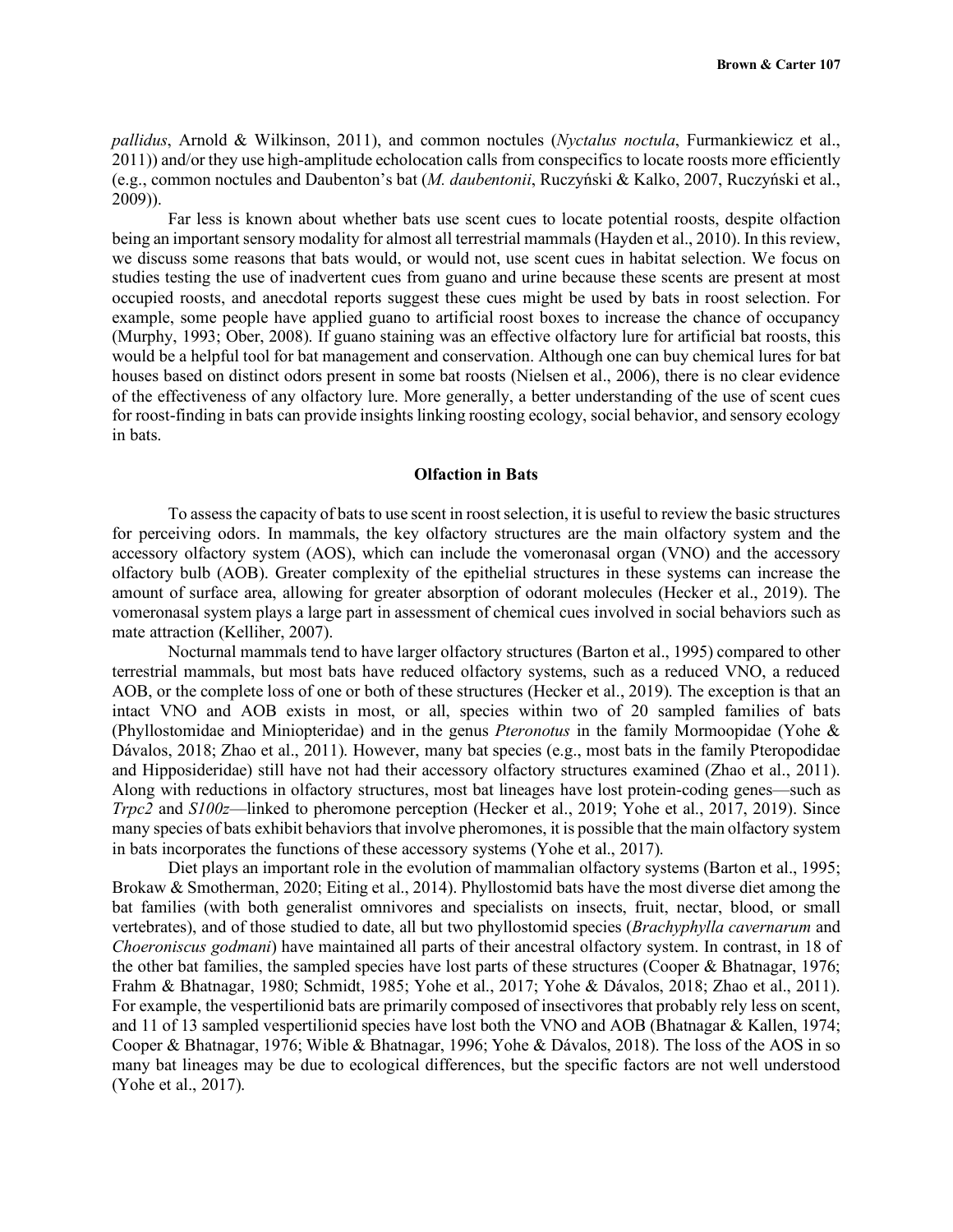Due to the strong link in other mammals between the vomeronasal system and the processing of social cues, bats with more developed VNOs and AOBs are expected to more frequently use olfaction during social interactions (Hecker et al., 2019). However, the relative roles of social and ecological factors as selective pressures are difficult to disentangle because (1) the main olfactory system in bats might coopt functions of the vomeronasal system, (2) there is a paucity of data on olfaction-based social communication in bats, and (3) social and ecological predictors can be statistically confounded. To take one example, the common vampire bat has a well-developed vomeronasal organ, one of the largest relative AOBs recorded in bats, and the most V1rs (Vomeronasal type-1 receptors) recorded to date (Yohe et al., 2019). As one might predict, this species is exceptional in its social complexity (Carter & Leffer, 2015; Wilkinson et al., 2016), but it also appears to use olfaction to find its hosts, which include a large diversity of species (Bahlman & Kelt, 2007; Carter et al., 2020), so it is unclear whether vampire bats evolved enhanced olfaction for social recognition, host recognition, or both.

### **Reasons Why Bats Might or Might Not Use Scent to Choose Roosts**

Roost choice by bats involves multiple sensory cues (Hernández-Montero et al., 2020; Kerth, 2008; Ruczyński & Kalko, 2007; Ruczyński et al., 2009), and there are several reasons why we might expect roost-finding bats to use scent-based social cues alongside other social cues. First, bats use scent in other contexts, such as social recognition, foraging, and mate selection (Bloss et al., 2002; Bouchard, 2001; Chaverri et al., 2018; De Fanis & Jones, 1995; Theis et al., 2016). Olfaction can be used in combination with spatial memory and other senses depending on proximity to the target (Gomes et al., 2016; McCracken, 1993). For example, when searching for their pup in a creche with potentially hundreds or thousands of other pups, Brazilian free-tailed bats (*Tadarida brasiliensis*) seem to use spatial memory and isolation calls to first locate the general area of their pup, and then use scent to identify their specific pup (Gustin  $\&$ McCracken, 1987). This multi-modal integration has also been shown in the lesser long-nosed bat (*Leptonycteris yerbabuenae*) when it uses both echolocation and olfaction to locate cactus flowers (Gonzalez-Terrazas et al., 2016). Similarly, fruit-eating bats are thought to rely on olfaction to locate a fruiting tree and then a combination of echolocation and olfaction to pick ripe fruit (Kalko et al., 1996; Korine et al., 2000). Within interior forests or other high-clutter areas where high-frequency calls do not transmit well (Martens, 1980), bats might use olfactory cues of an unfamiliar, large roost to travel to the general area and then use social calls as a beacon to find the roost entrance once they are closer.

A second reason that scent cues are potentially useful is that they persist over time, whereas sounds convey the presence of bats only at that moment. Scent cues might be important for finding roosts in the absence of conspecifics, as when temperate bats make seasonal movements to summer sites that are vacant at the end of winter, or when a bat comes across a roost that is unoccupied during the night because the occupants are foraging.

Third, scent cues at roosts can be used for social recognition. Bats often preferentially roost with certain individuals, even in colonies where individuals frequently switch roosts and group composition changes day to day (Kerth et al., 2011; Popa-Lisseanu et al., 2008; Rhodes, 2007; Wilkinson et al., 2016; Willis & Brigham, 2004). Maintaining preferred social associations is particularly important for cooperative behavior in some phyllostomid bats (Carter et al., 2020; Wilkinson, 1984; Wilkinson & Boughman, 1998). Chemicals collected from various scent glands contain information about individual identity, and scent profiles might also be distinctive at the colony level in some species (e.g., the Bechstein's bat (Safi & Kerth, 2003) and the greater bulldog bat (*Noctilio leporinus,* Brooke & Decker, 1996)). In the Bechstein's bat, chemical profiles were similar within haplotypes and groups, but these similarities were not driven by pairwise kinship, because mean within-colony relatedness was only 0.02, and the scent profiles of mothers and adult daughters were not more similar than among other groupmates (Safi & Kerth, 2003). Given that different colonies had distinct chemical profiles, and bats from the more chemically different colonies were more aggressive to each other, colony-level differences in chemical profiles might also predict the outcomes of between-colony social encounters (Safi & Kerth, 2003).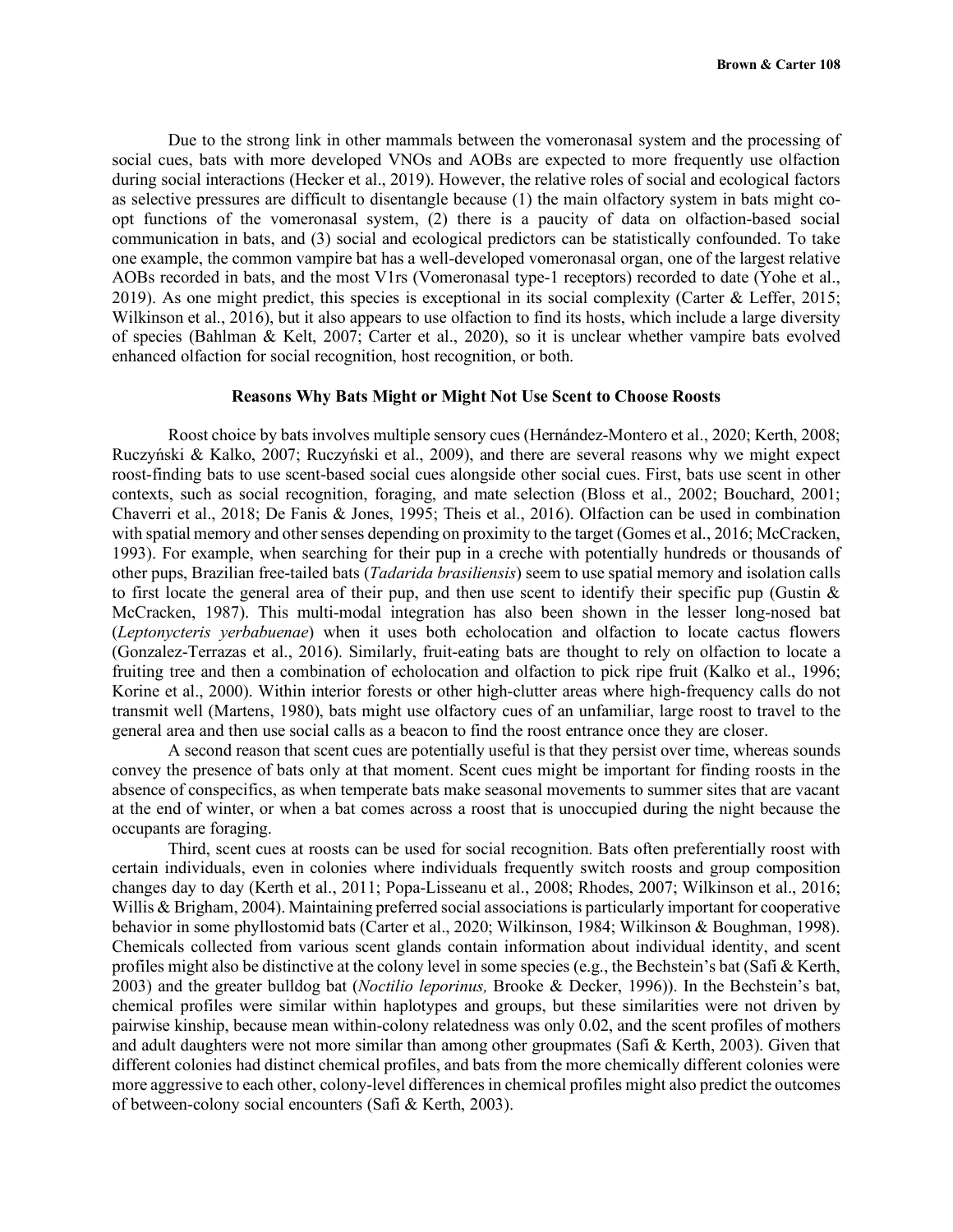When given a choice to associate with scent samples, bats preferred the scent of familiar versus unfamiliar individuals in the Angolan free-tailed bat (*Mops condylurus*, Bouchard, 2001), little free-tailed bat (*Chaerephon pumilus*, Bouchard, 2001), common pipistrelle (*Pipistrellus pipistrellus*, Bartonicka et al., 2010; De Fanis & Jones 1995), soprano pipistrelle (*P. pygmaeus*, Bartonicka et al., 2010), greater sacwinged bat (*Saccopteryx bilineata*, Voigt & von Helverson, 1999), big brown bat (*Eptesicus fuscus*, Bloss et al., 2002), and Brazilian free-tailed bat (Englert & Greene, 2009; Gustin & McCracken, 1987; Loughry & McCracken, 1991). Males also responded differently to female versus male scents in the common pipistrelle (Bartonicka et al., 2010), soprano pipistrelle (Bartonicka et al., 2010), little free-tailed bat (Bouchard, 2001) and Angolan free-tailed bat (Bouchard, 2001). In a study with Egyptian fruit bats (*Rousettus aegyptiacus*), the subject chose between an unfamiliar and a familiar bat placed into two chambers, and it was suggested that the choice was based on olfaction due to the absence of visual and acoustic cues (Mann et al., 2011). All of these studies suggest a level of individual recognition through scent cues.

Fourth, roost-finding bats might use scent cues because in some species male bats use glands to scent mark roost entrances (e.g., Pacific flying fox (*Pteropus tonganus*, Grant & Bannack, 1999), the black flying foxes (*P. gouldii*, Moulton, 1967; Nelson, 1965), gray-headed flying fox (*P. poliocephalus*, Moulton, 1967; Nelson, 1965), greater sac-winged bat (Caspers et al., 2009), pale spear-nosed bat (*Phyllostomus discolor*, Höller & Schmidt, 1996), and lesser sac-winged bat (*S. leptura*, Caspers et al., 2009). Females can recognize quite a few individual characteristics from this scent marking, such as age, sex, social status, and identity, that can help them select a mate (Muñoz-Romo et al., 2021). While the function of scentmarking in males is to increase mating opportunities by signaling to females or rival males, scent marks at the entrance of a roost could also act as a cue to whether that roost was occupied by familiar or unfamiliar conspecifics.

Fifth, even without scent marking, many entrances to bat roosts accumulate guano and urine that provide inadvertent olfactory cues. Large, occupied bat roosts can accumulate urine and guano over months or years. Predators and trained dogs can locate bat roosts using scent (Chambers et al., 2015; Threlfall et al., 2013). Some owners of occupied bat houses have recommended applying guano to artificial roost boxes to help attract bats to them (e.g., Murphy, 1993; Ober, 2008). Beyond serving as a cue for roost location, feces and urine can communicate important social information in many other mammals (Beynon & Hurst, 2004; Delahay et al., 2000; Eppley et al., 2016; Ferkin & Johnston, 1995; Heth et al., 1998; Hurst et al., 2001; Ramsay & Giller, 1996). The use of these scent cues does not imply any adaptive trait for enhanced olfaction, because bats with a weak sense of olfaction could learn to associate the scent of guano and urine with the reward of finding a new roost site.

Finally, although bats that do not roost in groups may be less likely to use conspecific scent cues to choose roosts, they could also use scent cues to find previously occupied sites that are now empty. Cues of previous occupancy could indicate a suitable roost microclimate but also an increased risk of exposure to predators or parasites.

There are also several reasons why we might *not* expect bats to use scent to find roosts. As mentioned above, the reduction in the accessory mammalian olfactory systems may indicate less reliance on olfaction relative to other terrestrial mammals. Second, if the primary benefit of a roost is the presence of other bats, then olfaction may not be a useful cue because, unlike bat calls, odors do not convey the immediate presence of other bats, and an empty but scented roost could have degraded since it was last occupied. Third, not all bat roosts accumulate guano and urine. For example, for foliage-roosting bats (as opposed to cavity-roosting bats) there is often not a bottlenecked roost "entrance" where guano would accumulate. Fourth, scent cues would be most useful for bats that need to find new roosts (i.e., no use of spatial memory), but the species that most frequently switch to new roosts (e.g., leaf-roosting bats) may not occupy them long enough to leave large concentrations of guano and urine. Finally, the range at which a bat can perceive cues will clearly play a role in a bat's ability to locate new roosts (Ruczyński & Barton, 2012), and in some contexts like open habitats, even strong scent cues might have a more limited detection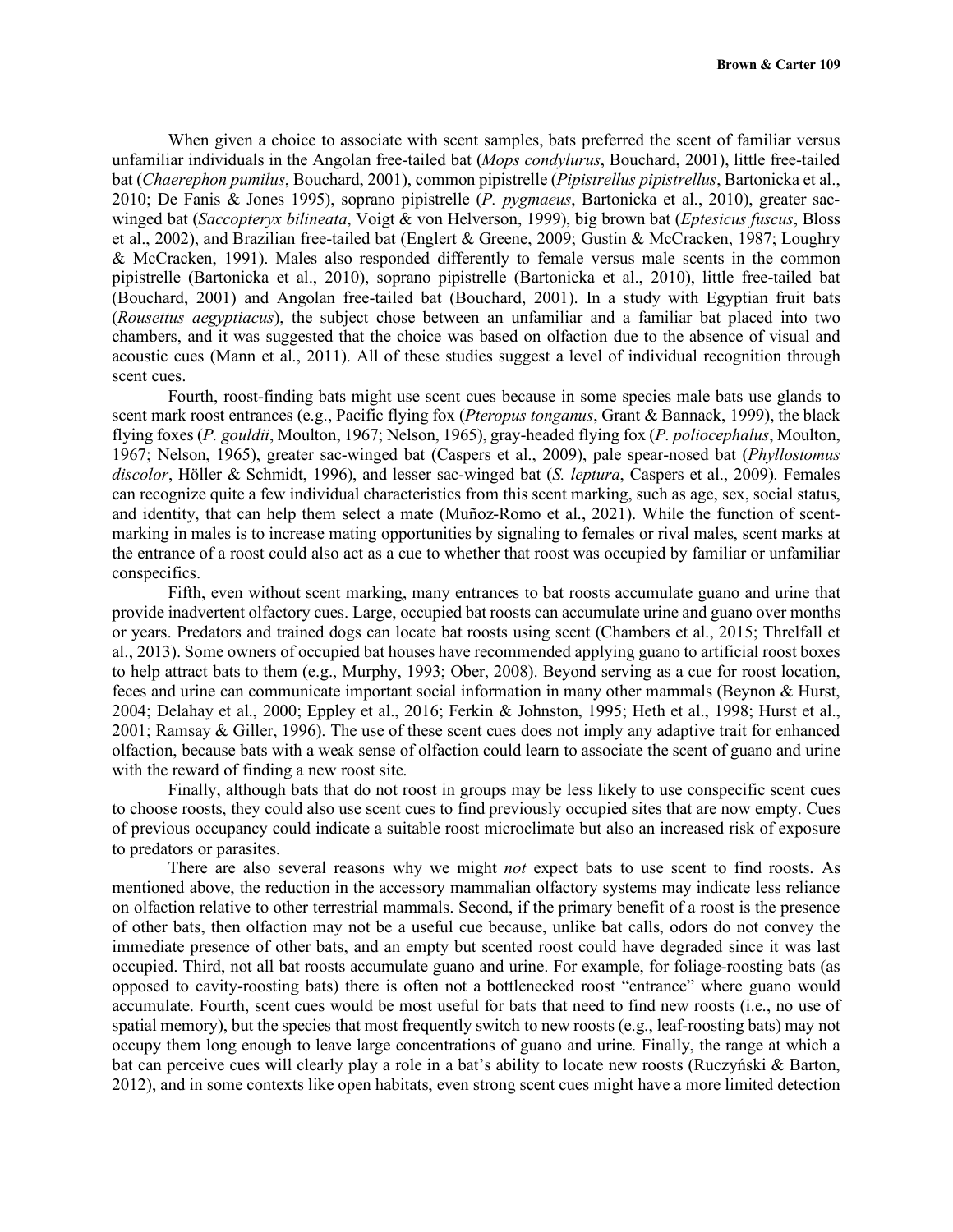range compared with echolocation or social calls. Although bats possess olfaction and could plausibly use scent cues in roost choice, other sensory cues might be more easily detected or more salient.

#### **Table 1**

| Family           | Species                         | Diet    | Colony<br>size        | Roost Type                                    | Olfactory System<br>[5, 11, 21, 23, 26, 27]                     | Evidence of use of<br>olfaction                                                         |
|------------------|---------------------------------|---------|-----------------------|-----------------------------------------------|-----------------------------------------------------------------|-----------------------------------------------------------------------------------------|
| Vespertilionidae | <b>Myotis</b><br>lucifugus      | insects | $~10-1000$<br>$[13]$  | tree cavities,<br>artificial roosts<br>$[13]$ | VNO and AOB absent                                              | weak evidence when<br>homing $[17]$                                                     |
| Vespertilionidae | <b>Myotis</b><br>sodalis        | insects | $~10-1000$<br>$[22]$  | tree cavities.<br>artificial roosts<br>$[22]$ | Unknown. The family<br>often has VNO and<br>AOB absent.         | weak evidence when<br>homing $[17]$                                                     |
| Hipposideridae   | Hipposideros<br>speoris         | insects | $~10-1000$<br>$[4]$   | caves<br>[4,21]                               | Unknown. The family<br>often has VNO present<br>and AOB absent. | good evidence for<br>using urine to mark<br>roosts $[21]$                               |
| Vespertilionidae | Lasionycteris<br>noctivagans    | insects | solitary<br>$[1]$     | tree crevices<br>$[1]$                        | Unknown. The family<br>often has VNO and<br>AOB absent.         | no evidence [1]                                                                         |
| Vespertilionidae | Nycticeius<br>humeralis         | insects | $~10-1000$<br>$[24]$  | tree cavities<br>[16]                         | Unknown. The family<br>often has VNO and<br>AOB absent.         | no evidence [10]                                                                        |
| Vespertilionidae | Nyctalus<br>noctula             | insects | $~10-1000$<br>[2,18]  | tree cavities,<br>artificial roosts<br>[2,18] | VNO and AOB absent                                              | no evidence [19,20]                                                                     |
| Vespertilionidae | Plecotus<br>auritus             | insects | $~10 - 1000$<br>$[9]$ | tree cavities.<br>artificial roosts<br>$[9]$  | VNO present and well-<br>developed, AOB is<br>unknown           | no evidence $[19,20]$                                                                   |
| Vespertilionidae | <i>Mvotis</i><br>daubentonii    | insects | $~10-1000$<br>$[2]$   | tree cavities.<br>artificial roosts<br>$[2]$  | Unknown. The family<br>often has VNO and<br>AOB absent.         | no evidence $[19,20]$                                                                   |
| Molossidae       | Tadarida<br><i>brasiliensis</i> | insects | $~10-1000$<br>$[14]$  | caves,<br>artificial roosts<br>[6, 12]        | VNO absent, AOB is<br>unknown                                   | good evidence for use<br>of scent cues (but<br>unclear what kind)<br>[8, 10]            |
| Phyllostomidae   | Desmodus<br>rotundus            | blood   | $~10-1000$<br>$[25]$  | hollow trees<br>$[25]$                        | VNO and AOB present<br>and well-developed                       | weak possible<br>evidence for use of<br>guano/urine in one<br>context $\lceil 3 \rceil$ |
| Vespertilionidae | Eptesicus<br>fuscus             | insects | $~10-1000$<br>$[15]$  | tree cavities.<br>artificial roosts<br>$[15]$ | VNO and AOB absent                                              | no evidence [3]                                                                         |
| Molossidae       | Molossus<br>molossus            | insects | $~10 - 100$<br>$[7]$  | tree crevices,<br>artificial roosts<br>$[7]$  | VNO and AOB absent                                              | no evidence [3]                                                                         |

*Summary of Species Used in the Reviewed Studies*

*Note*. 1. Barclay et al., 1988; 2. Boonman, 2006; 3. Brown et al., 2020; 4. Chinnasamy et al., 2011; 5. Cooper & Bhatnagar, 1976; 6. Davis et al., 1962; 7. Dechmann et al., 2010; 8. Englert & Greene, 2009; 9. Entwistle et al., 1997; 10. Finn, 1997; 11. Frahm & Bhatnagar, 1980; 12. Fraze & Wilkins, 1990; 13. Humphrey, 1966; 14. Keeley & Keeley, 2004; 15. Kilgour et al., 2013; 16. Menzel et al., 2001; 17. Mueller, 1966; 18. Ruczyński & Bogdanowicz, 2005; 19. Ruczyński & Kalko, 2007; 20. Ruczyński et al., 2009; 21. Selvanayagam & Marimuthu, 1984; 22. Silvis et al., 2014; 23. Wible & Bhatnagar, 1976; 24. Wilkinson, 1992; 25. Wilkinson, 1984; 26. Yohe et al., 2017; 27. Zhao et al., 2011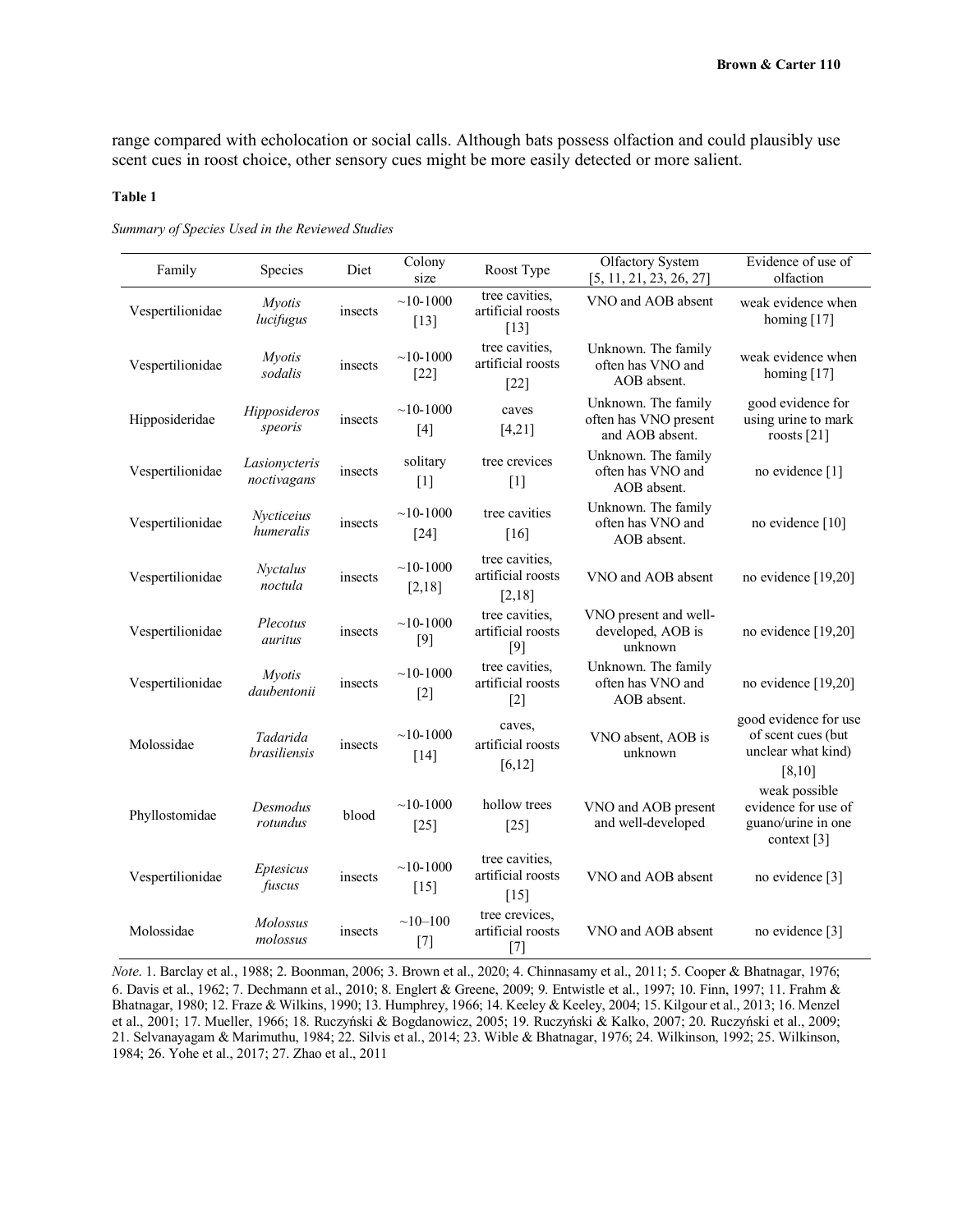To assess evidence for and against these arguments, we conducted a literature review, using combinations of the search terms: bats, olfaction, scent, sensory ecology, roost, roosting ecology, olfactory bulb, recognition, homing, latrines, habitat selection, mammals, and habitat. We found 119 papers on olfaction, sensory ecology, and roosting ecology in bats. Below, in chronological order, we focus on the eight studies (with 12 species from four different families) with data that could address whether bats used guano and urine cues in roost selection (Barclay et al., 1988; Brown et al., 2020; Englert & Greene, 2009; Finn, 1997; Mueller, 1966; Ruczyński & Kalko, 2007; Ruczyński et al., 2009; Selvanayagam & Marimuthu, 1984). For each species in these studies, we also summarized information about diet, social organization, roost type, and olfactory system (Table 1).

#### **Studies on the Use of Guano and Urine Scent in Roost Selection**

To test the importance of olfaction in the homing ability of bats, Mueller (1966) covered the nares of 35 little brown bats (*M. lucifugus*) and released 10 of these treated bats at a distance of 10 km from their hibernaculum, and another 25 treated bats at a distance of 32 km. As a control group, he also released 25 untreated bats at each distance. Bats were marked with paint to distinguish between treatment groups. He repeated this study with Indiana bats (*M. sodalis*) by releasing 100 bats with their nares covered and 100 control bats at a site 32.2 km from their hibernacula. He did not analyze these data but argued that bats were at least capable of returning to a hibernaculum without the use of scent. A contingency test of the data (Chisquare test with Yates Correction), however, finds evidence that bats with covered nares were less likely to return to their roost at 32 km. When little brown bats were released at a distance of 10 km, there was no clear treatment effect (13 of 25 control bats returned, 3 of 10 treated bats returned with nares covered, and 5 more treated bats returned after removing the treatment from their nares). When released at a distance of 32 km, none of the 25 treated bats returned with nares covered (six returned with uncovered nares), whereas 16 of the 25 control bats returned  $(X^2(N=44, df=1) = 11.6, p < .001)$ . A similar pattern was found with Indiana bats released at 32 km: only four of the 100 treated bats returned with nares covered (and 18 returned with uncovered nares), whereas 18 of the 100 control bats returned  $((X^2(N=182, df=1)=6.1, p=$ .01). These results are consistent with an effect of olfaction on homing, but other explanations are also possible, such as that covering the nares affected survival, echolocation, or flight performance.

It is implausible that homing bats rely entirely on olfaction when locating hibernacula because they travel long distances, up to 500 km (Klüg-Baerwald et al., 2017; Norquay et al., 2013), but olfaction could aid in navigation. According to the empirically-supported olfactory navigation hypothesis (Wallraff, 2004), birds, such as homing pigeons, exploit natural odors across the landscape to aid their navigation (Gagliardo et al., 2011; Papi et al., 1973; Wallraff, 2004). While little brown bats do not have a VNO or AOB, they may still process and recognize certain scent cues close to their hibernaculum through their main olfactory system (Table 1). The results from Mueller (1966) are consistent with this hypothesis, but compared to birds, virtually nothing is known about the use of scent cues in homing by bats.

Selvanayagam and Marimuthu (1984) tested the impact of removing scent cues on the roosting and territorial behavior of the group-roosting Schneider's leaf-nosed bats (*Hipposideros speoris*). After marking 40 bats and observing them returning to their roosting locations in a cave, the authors noticed that males often sniffed the substrate near their previous roosting position. To determine if bats were indeed using scent to choose their roosting positions, the researchers washed the cave walls at these spots. Normally, it took bats an average of seven minutes to settle at roosting sites (12 observations from eight bats), but when the area was washed, it took them two to three hours (five observations from five bats). Further experiments in captivity showed that males and females were able to identify previous roosting locations, at least in part through sniffing behaviors. The bats also fought for the darkest roosting locations, and when the researchers moved the light around, the bats shifted their positions so the most dominant individuals were again in the darkest corners. Once the bats had chosen new positions, the males marked their area with urine. The bats appeared to discriminate their own urine from the urine of other individuals, because when urine from other males was placed in the roost site of a focal male, it would respond antagonistically upon its return and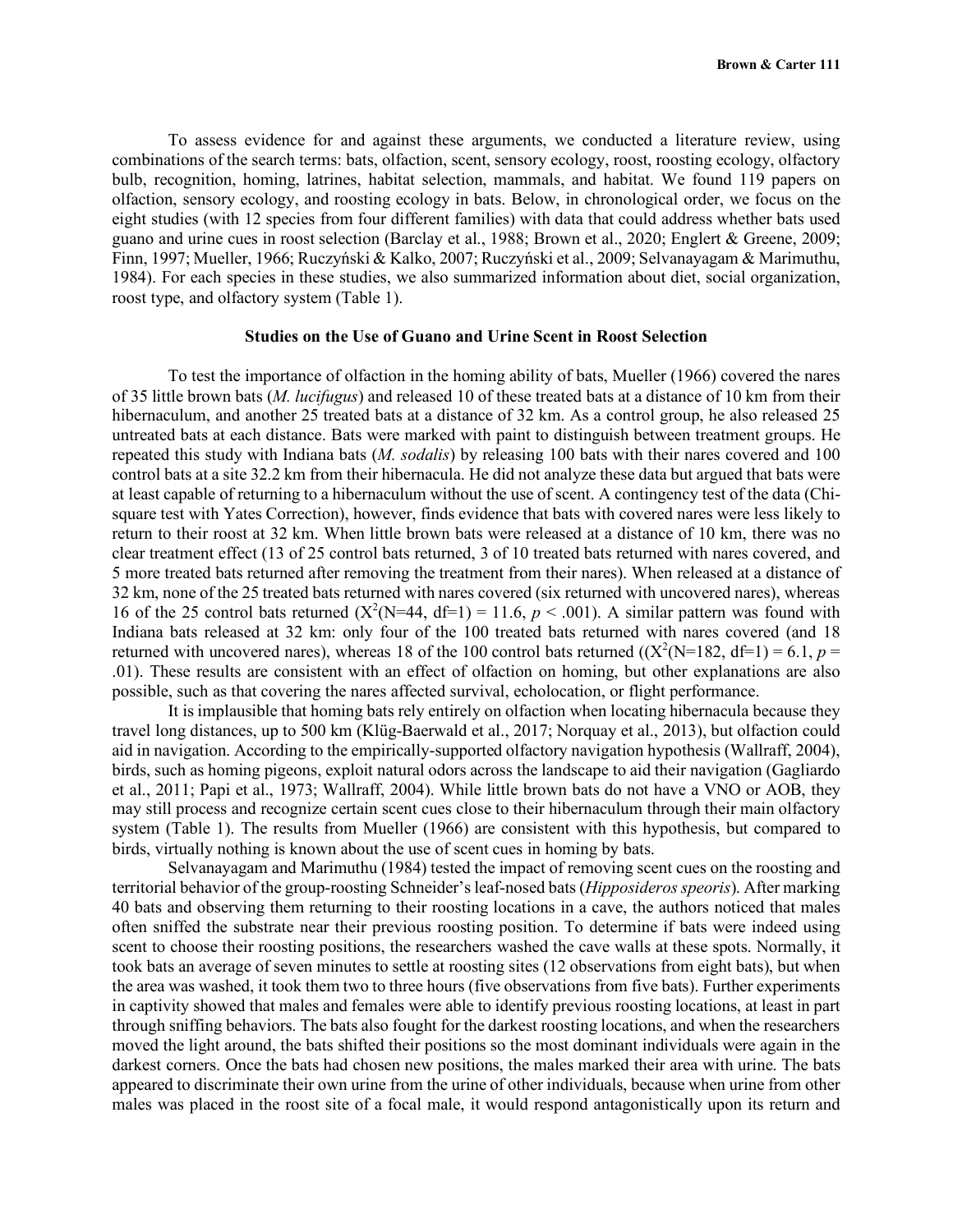cover the mark with its own urine. Females did not mark roosting sites with their urine, but they sniffed at the roof of the cave in the wild and the cage in captivity, possibly using scent from neighbors to choose their roosting position. All these observations suggest that males use urine marks to advertise their territory and re-locate their roosting spots within a single cave. This indicates that these bats are likely able to process pheromones in the urine, possibly through their VNO, but it does not indicate how they initially find and select their roosting sites (Table 1).

Barclay et al. (1988) tested individual silver-haired bats (*Lasionycteris noctivagans*) in a flight cage with two roosts that were identical except that one had a conspecific bat placed inside it for at least 24 hr before the trial. Eleven bats selected the scented roost in 12 of 21 trials. Although silver-haired bats typically roost in tree crevices that could become scented, an attraction to roosts with unfamiliar scent cues is not strongly expected because they do not normally roost with conspecifics (Barclay et al., 1988; Table 1).

Finn (1997) studied whether guano and urine could be used to attract bats, but the results were unclear. In 13 field trials, bats were trapped in a roost box where their scent was able to accumulate. Groups of Brazilian free-tailed bats (mean group size  $= 23$  bats, range  $= 6$  to 110 bats), and evening bats (mean group size  $= 4$  bats, range  $= 1$  to 9 bats), were each placed inside a roost box near an established roost at dawn, and most bats then stayed inside until sunset. After the bats left the roost box in the evening, no bats were observed there for the next two days. In a captive experiment, six groups of 14 to 16 bats (six trials, 79 Brazilian free-tailed bats and 10 evening bats) were each given the option of different roosts in a flight cage, including four plywood bat houses, two pine bark structures, three bricks with roost holes, and two scented roost sites. The scented sites contained a cotton rag with guano and urine from a small colony of evening bats and a nylon stocking tube (folded in such a way that a bat could crawl into the middle) filled with guano from a colony of Brazilian free-tailed bats. Roosting choices were recorded the next morning. In two different trials, one Brazilian free-tailed bat roosted on the nylon stocking. Without proper experimental control conditions for comparison, these observations are difficult to interpret.

Two experiments tested the sensory basis for selecting new roosts in three group-roosting vespertilionid species, the common noctule bat, brown long-eared bat, and Daubenton's bat, (Ruczyński & Kalko, 2007; Ruczyński et al., 2009; see Table 1). These studies aimed to isolate and test how the success of locating new roosts was affected by sound (echolocation call playbacks), temperature (a heated roost), vision (presence of light), and scent (a cloth treated with some of the bat's feces placed into each bat's cage for 24-48 hr). In training trials, each bat was trained to find one of eight cavities drilled into a log by rewarding them with mealworms when they found a cavity. A bat was included in the study when it consistently found a cavity within six minutes. In each test trial, only one of the eight cavities contained the stimulus. Each subject (eight noctule bats, six long-eared bats, and nine Daubenton's bats) was tested eight times for each of the four stimuli (32 trials per bat). Researchers measured latency for a bat to locate cavities with or without the stimulus. For the scent treatment, bats did not locate the scented roosts more often or faster than unscented roosts, regardless of whether they circled the log in flight or landed on the log and crawled around. While the scent cues did not decrease search time for cavities, conspecific echolocation calls clearly did improve search times. In this study, the scent cue was from the subject itself, rather than the scent of a conspecific which would better represent a bat locating a new roost.

Englert and Greene (2009) collected scents by placing felt squares in roost pouches within two captive colonies of Brazilian free-tailed bats for five days. Individual bats  $(N = 20)$  chose between three roosting pouches: one with scent from the familiar colony, one with scent from the non-familiar colony, and a clean control pouch. Bats preferred roost pouches with the familiar scents over the other pouches. Although it is possible that the felt squares were marked with guano or urine, the source of olfactory cues used for roost choice is not clear.

Brown et al. (2020) investigated the use of conspecific guano and urine cues in the location of new roosts in three group-living bat species (vampire bats, *Desmodus rotundus;* velvety free-tailed bats, *Molossus molossus;* and big brown bats, *Eptesicus fuscus*; see Table 1). Eight experiments tested a range of situations, all of which offered individual bats the choice between a scented or unscented roosting location either in the field using roost boxes or in captivity using a dark chamber, a lit room with dark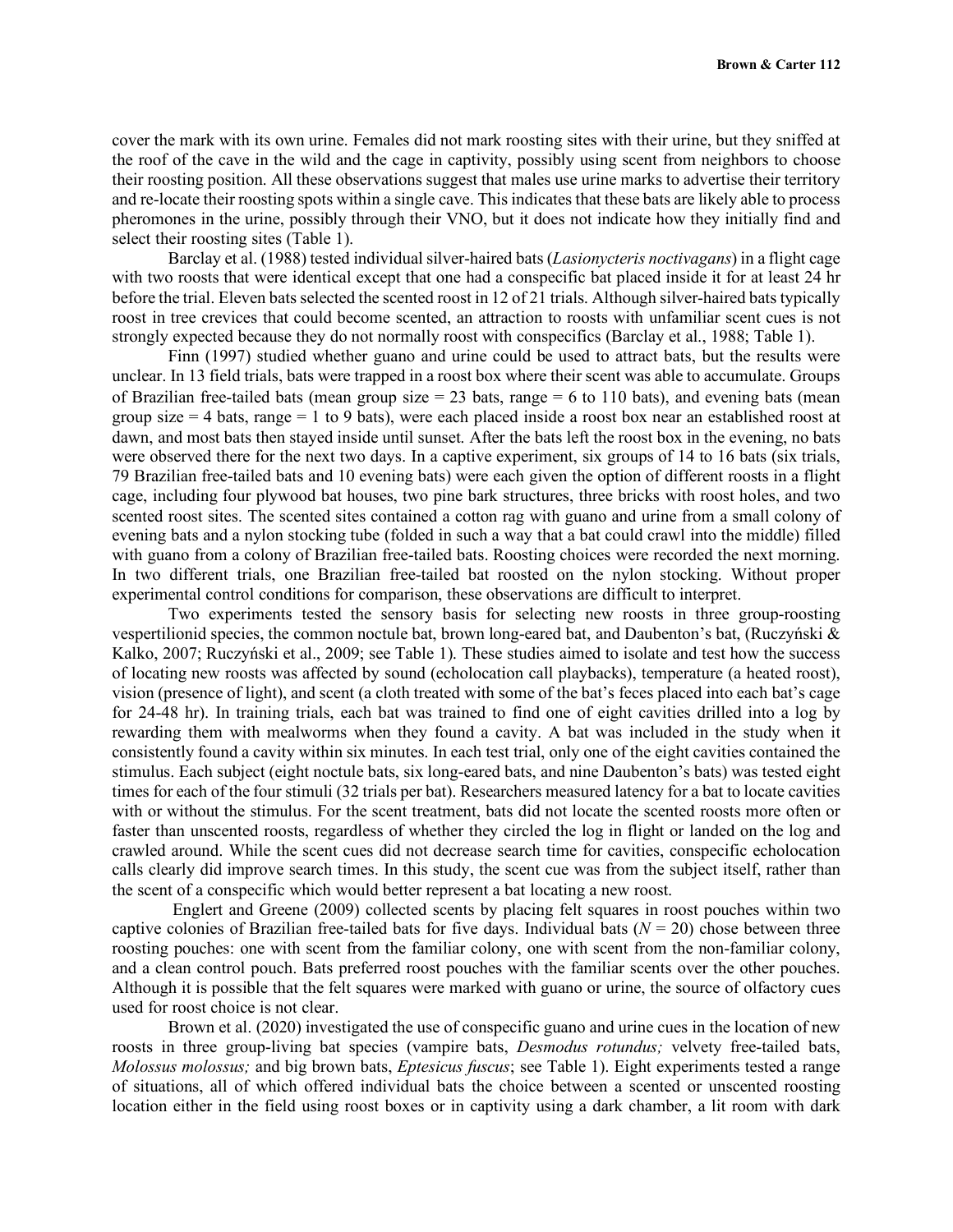refuges, or a y-maze. First, five captive common vampire bats repeatedly chose scented tubes more often than unscented tubes, when escaping from light. However, in three other experiments, vampire bats  $(N =$ 20, 22, and 33) chose between scented and unscented roosting locations in a small chamber that was entirely dark, and there was no clear evidence of a bias under these conditions. There was also no evidence for attraction to guano and urine scent when 45 vampire bats were tested in a y-maze, although the same individuals were clearly attracted to playbacks of echolocation and social calls. Velvety free-tailed bats (N = 18) also showed no clear preference for hanging on surfaces marked with guano and urine.

To test the effectiveness of a potential olfactory lure for attracting wild bats, Brown et al. (2020) also placed paired artificial roosts, one treated with guano and urine and one as a control, for one week at each of 16 sites in Panama and seven sites in Ohio, U.S.A., near existing and occupied artificial roosts. These roosts were monitored with acoustic detectors to determine when bats were visiting and what species were visiting. These field experiments failed to provide clear results because only one visit was recorded, at a scented box in Ohio. The artificial roosts were placed temporarily near existing roosts, so it is possible that sensory cues from the occupied natural roost overshadowed the cues from the artificial roosts, and since in most cases, the scent cues were from other sites, it is also possible that bats were repulsed by scents of unfamiliar conspecifics.

#### **Summary of the Evidence**

Taken together, what do these studies tell us? First, although bats clearly use scent in many contexts, the sparse evidence that exists suggests that the scent of guano and urine does not act as a dramatic olfactory beacon that lures bats towards roost locations to the same degree as bat calls can provide an acoustic lure (e.g., feeding buzzes, social calls, or even distress calls; Braun De Torrez et al., 2017; Carter et al., 2015; Gillam, 2007; Samoray et al., 2019). In fact, three of the studies that looked at the effect of guano and urine on roost location also looked at the effect of acoustic cues and found that while guano did not readily attract bats, acoustic cues had strong and clear effects on attracting bats to roosts (Brown et al., 2020; Ruczyński & Kalko, 2007; Ruczyński et al., 2009). This finding is consistent with the hypothesis that scent cues are not as reliable of an indicator of the immediate presence of conspecifics or the current viability of a roost, when compared to the acoustic cues of bat calls.

There is still much uncertainty regarding if and how different bats use guano and urine or other scents in roost selection. Most of the studies we included were statistically underpowered with limitations in sampling or deficiencies in the experimental design. Bats might rely on scent cues from guano and urine only within specific contexts or motivational states, such as males searching for females, or young bats searching for conspecifics after dispersing into new areas. In the study by Selvanayagam and Marimuthu (1984), for instance, the male bats may have been using urine to locate their own roosting locations, to advertise their roosting locations to other bats, or both. Similarly, Brown et al. (2020) appeared to have detected a strong effect of guano and urine on roost selection when bats were seeking a dark refuge, but the effect was not detected in other experiments when the entire experimental arena was dark. Some scent cues clearly do influence roost selection (Englert & Greene, 2009), but even if guano and urine is an indicator of the presence of bats at a roost, it is possible that these cues do not contain sufficient social information to be used in roost selection. While guano and urine are present at most bat roosts, scent signals, such as gland secretions, might play a larger role in roost location.

#### **Future Research and Further Questions**

The best evidence for an effect of urine on roost selection comes from a study that used a design that controls for the effects of spatial memory by testing the bats' reaction to the removal of the scent at a familiar location (Selvanayagam & Marimuthu, 1984). Therefore, an experimental design that manipulates scent at a familiar location, rather than at new locations, seems like a promising approach for future experiments. For example, one approach would be to present a scented and unscented entrance to a roost in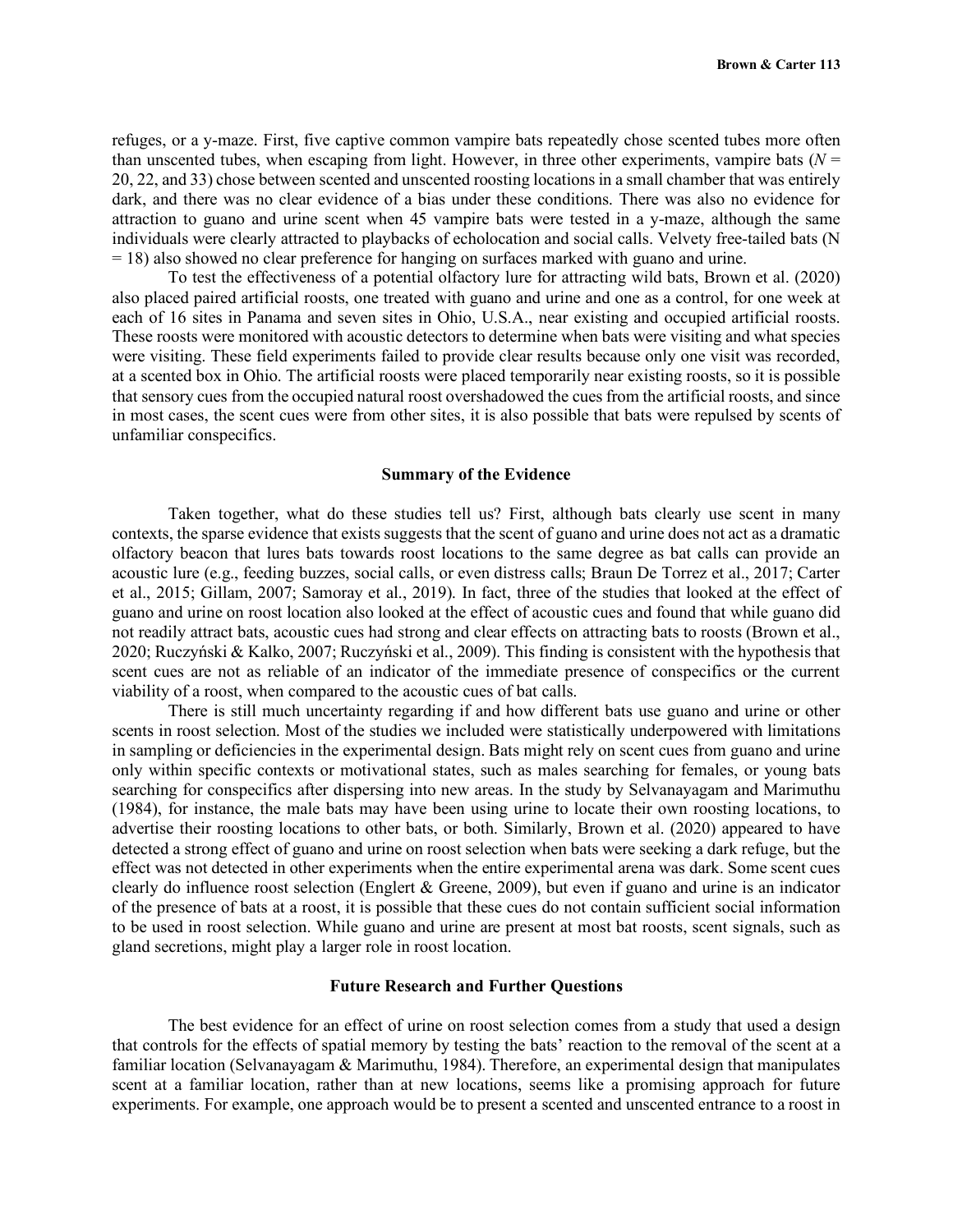equal proximity to the familiar entrance which is now blocked and test which new entrance is used (Brown et al., 2020). Another approach would be to swap guano and urine scents that are familiar versus unfamiliar for a random half of bats trained to return to the same familiar roost and then to measure each bat's latency to enter the roost.

In some rodents (Böcskei et al., 1992; Hurst et al., 2001) and carnivores (Hradeck, 1985), social information, such as individual identity or genetic relatedness, is conveyed through major urinary proteins (Beynon & Hurst, 2004; Zhou & Rui, 2010). Therefore, it would be pertinent to identify the social information, if any, that is present in the guano or urine of bats. To test the perception of social information in guano or urine, bats could be tested in a y-maze where either the subject or the source of the sample varies by identity, sex, or reproductive status. To determine the persistence of chemical information over time, similar tests could be repeated with fresh and old (decayed) samples. Testing the production of social information, requires chemically analyzing samples (e.g., using gas-chromatography mass spectrometry) to identify the combinations of compounds encoding social information. Finally, the eight studies included in this review tested only four different bat families and only one known to have a well-developed main and accessory olfactory system. Behavioral data from more bat species is clearly needed to resolve the role of olfaction in the roosting and sensory ecology of bats.

#### **Acknowledgements**

We would like to thank Imran Razik, Ian Hamilton, and Rachelle Adams for their feedback during the writing of this manuscript. Work by G. Carter is supported by a grant from the National Science Foundation (Integrative Organismal Systems #2015928).

**Conflict of interest**: The authors certify that they do not have any known conflict of interest with the subject matter discussed in this manuscript.

#### **References**

- Arnold, B. D., & Wilkinson, G. S. (2011). Individual specific contact calls of pallid bats (*Antrozous pallidus*) attract conspecifics at roosting sites. *Behavioral Ecology and Sociobiology*, *65*(8), 1581–1593.
- Bahlman, J. W., & Kelt, D. A. (2007). Use of olfaction during prey location by the common vampire bat (*Desmodus rotundus*). *Biotropica, 39*(1)*,* 147–149.
- Barclay, R. M. R., Faure, P. A., & Farr, D. R. (1988). Roosting behavior and roost selection by migrating silver-haired bats (*Lasionycteris noctivagans*). *Journal of Mammalogy, 69*(4)*,* 821–825.
- Barton, R. A., Purvis, A., & Harvey, P. H. (1995). Evolutionary radiation of visual and olfactory brain systems in primates, bats and insectivores. *Philosophical Transactions of the Royal Society of London. Series B: Biological Sciences, 348*(1326)*,* 381–392.
- Bartonicka, T., Kanuch, P., Bímová, B., & Bryja, J. (2010). Olfactory discrimination between two cryptic species of bats *Pipistrellus pipistrellus* and *P. pygmaeus*. *Folia Zoologica, 59*(3)*,* 175-182.
- Beynon, R. J., & Hurst, J. L. (2004). Urinary proteins and the modulation of chemical scents in mice and rats. *Peptides, 25*(9)*,* 1553–1563.
- Bhatnagar, K. P., & Kallen, F. C. (1974). Cribriform plate of ethmoid, olfactory bulb and olfactory acuity in forty species of bats. *Journal of Morphology, 142*(1)*,* 71–124.
- Bloss, J., Acree, T. E., Bloss, J. M., Hood, W. R., & Kunz, T. H. (2002). Potential use of chemical cues for colonymate recognition in the big brown bat, *Eptesicus fuscus*. *Journal of Chemical Ecology, 28*(4)*,* 819–834.
- Böcskei, Z., Groom, C. R., Flower, D. R., Wright, C. E., Phillips, S. E. V., Cavaggioni, A., & Findlay, J. B. C. (1992). Pheromone binding to two rodent urinary proteins revealed by X-ray crystallography. *Nature, 360*(6400)*,* 186–188.
- Boonman, M. (2006). Roost selection by noctules (*Nyctalus noctule*) and Daubenton's bats (*Myotis daubentonii*). *Journal of Zoology, 251*(3)*,* 385–389.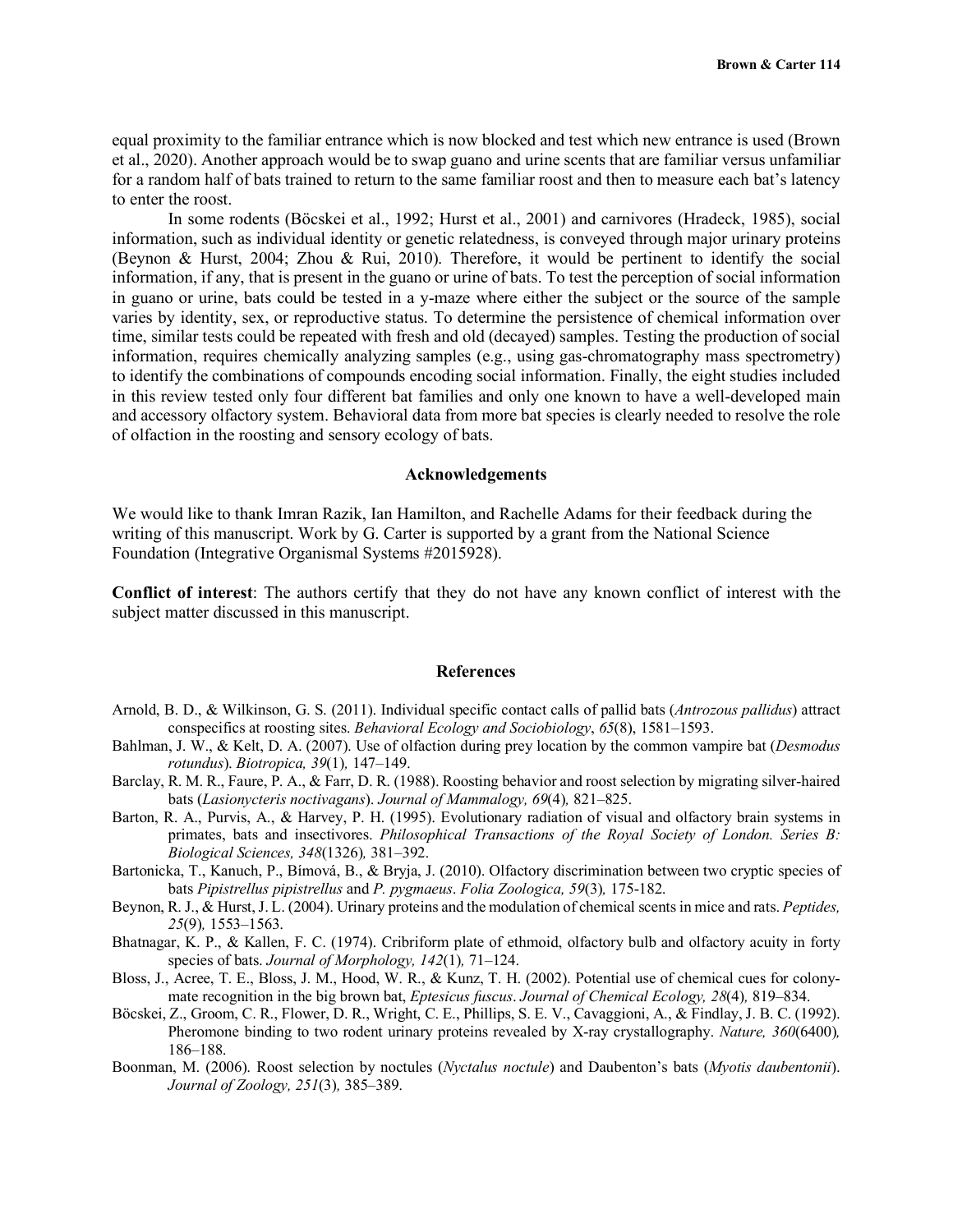- Bouchard, S. (2001). Sex discrimination and roostmate recognition by olfactory cues in the African bats, *Mops condylurus* and *Chaerephon pumilus* (Chiroptera: Molossidae). *Journal of Zoology, 254*(1)*,* 109–117.
- Braun De Torrez, E. C., Samoray, S. T., Silas, K. A., Wallrichs, M. A., Gumbert, M. W., Ober, H. K., & McCleery, R. A. (2017). Acoustic lure allows for capture of high-flying, endangered bat. *Wildlife Society Bulletin, 41*(2), 322-328.
- Brokaw, A. F., & Smotherman, M. (2020). Role of ecology in shaping external nasal morphology in bats and implications for olfactory tracking. *PLoS One, 15*(1), 1–22.
- Brooke, A. P., & Decker, D. M. (1996). Lipid compounds in secretions of fishing bat, *Noctilio leporinus* (Chiroptera: Noctilionidae). *Journal of Chemical Ecology, 22*9(8), 1411–1428.
- Brown, B. K. G., Leffer, L., Valverde, Y., Toshkova, N., Nystrom, J., Page, R. A., & Carter, G. G. (2020). Do bats use guano and urine stains to find new roosts? Tests with three group-living bats. *Royal Society Open Science, 7*(9), 201055.
- Carter, G., & Leffer, L. (2015). Social grooming in bats: Are vampire bats exceptional? *PLoS ONE, 10*(10)*,* e0138430.
- Carter, G., Schoeppler, D., Manthey, M., Knörnschild, M., & Denzinger, A. (2015). Distress calls of a fast-flying bat (*Molossus molossus*) provoke inspection flights but not cooperative mobbing. *PLoS One, 10*(9), e0136146.
- Carter, G., Farine, D., Crisp, R., Vrtilek, J., & Ripperger, S. (2020). Development of new food-sharing relationships in vampire bats. *Current Biology, 30*(7), 1275–1279.
- Caspers, B. A., Schroeder, F. C., Franke, S., Streich, W. J., & Voigt, C. C. (2009). Odour-based species recognition in two sympatric species of sac-winged bats (*Saccopteryx bilineata, S. leptura*): Combining chemical analyses, behavioural observations and odour preference tests. *Behavioral Ecology and Sociobiology, 63*(5)*,* 741–749.
- Chambers, C. L., Vojta, C. D., Mering, E. D., & Davenport, B. (2015). Efficacy of scent-detection dogs for locating bat roosts in trees and snags: Using detection dogs to locate bat roosts. *Wildlife Society Bulletin, 39*(4)*,* 780– 787.
- Chaverri, G., Ancillotto, L., & Russo, D. (2018). Social communication in bats: Communication in bats. *Biological Reviews, 93*(4)*,* 1938–1954.
- Chaverri, G., Gillam, E. H., & Kunz, T. H. (2012). A call-and-response system facilitates group cohesion among discwinged bats. *Behavioral Ecology, 24*(2)*,* 481–487.
- Chaverri, G., Gillam, E. H., & Vonhof, M. J. (2010). Social calls used by a leaf-roosting bat to signal location. *Biology Letters, 6*(4)*,* 441–444.
- Chinnasamy, L., Pitchamuthu, M., Swani Doss, P., Marimuthu, G., & Rajan, K. E. (2011). Genetic diversity and population structure of leaf-nosed bat *Hipposideros speoris* (Chiroptera: Hipposideridae) in Indian subcontinent. *African Journal of Biotechnology, 10*(8), 1320–1328.
- Cooper, J. G., & Bhatnagar, K. P. (1976). Comparative anatomy of the vomeronasal organ complex in bats. *Journal of Anatomy, 122*(3)*,* 571–601.
- Davis, A., Herreid, C. F. II, & Short, H. L. (1962). Mexican free-tailed bats in Texas. *Ecological Monograms, 32,* 311–346.
- De Fanis, E., & Jones, G. (1995). Post-natal growth, mother-young interactions and development of vocalizations in the vespertilionid bat *Plecotus auritus*. *Journal of Zoology (London), 235,* 85–97.
- Dechmann, D. K. N., Kalko, E. K. V., & Kerth, G. (2007). All-offspring dispersal in a tropical mammal with resource defense polygyny. *Behavioral Ecology and Sociobiology, 61*(8), 1219–1228.
- Dechmann, D. K. N., Kranstauber, B., Gibbs, D., & Wikelski, M. (2010). Group hunting a reason for sociality in Molossid bats? *PLoS ONE, 5*(2), e9012.
- Delahay, R. J., Brown, J. A., Mallinson, P. J., Spyvee, P. D., Handoll, D., Rogers, L. M., & Cheeseman, C. L. (2000). The use of marked bait in studies of the territorial organization of the European Badger (*Meles meles*). *Mammal Review, 30*(2)*,* 73–87.
- Eiting, T. P., Smith, T. D., & Dumont, E. R. (2014). Olfactory epithelium in the olfactory recess: A case study in new world leaf-nosed bats. *The Anatomical Record, 297*(11)*,* 2105–2112.
- Englert, A. C., & Greene, M. J. (2009). Chemically-mediated roostmate recognition and roost selection by Brazilian free-tailed bats (*Tadarida brasiliensis*). *PLoS ONE, 4*(11)*,* e7781.
- Entwistle, A. C., Racey, P. A., & Speakman, J. R. (1997). Roost selection by the brown long-eared bat *Plecotus auratus*. *Journal of Applied Ecology, 34,* 399–408.
- Eppley, T. M., Ganzhorn, J. U., & Donati, G. (2016). Latrine behaviour as a multimodal communicatory signal station in wild lemurs: The case of *Hapalemur meridionalis*. *Animal Behaviour, 111,* 57–67.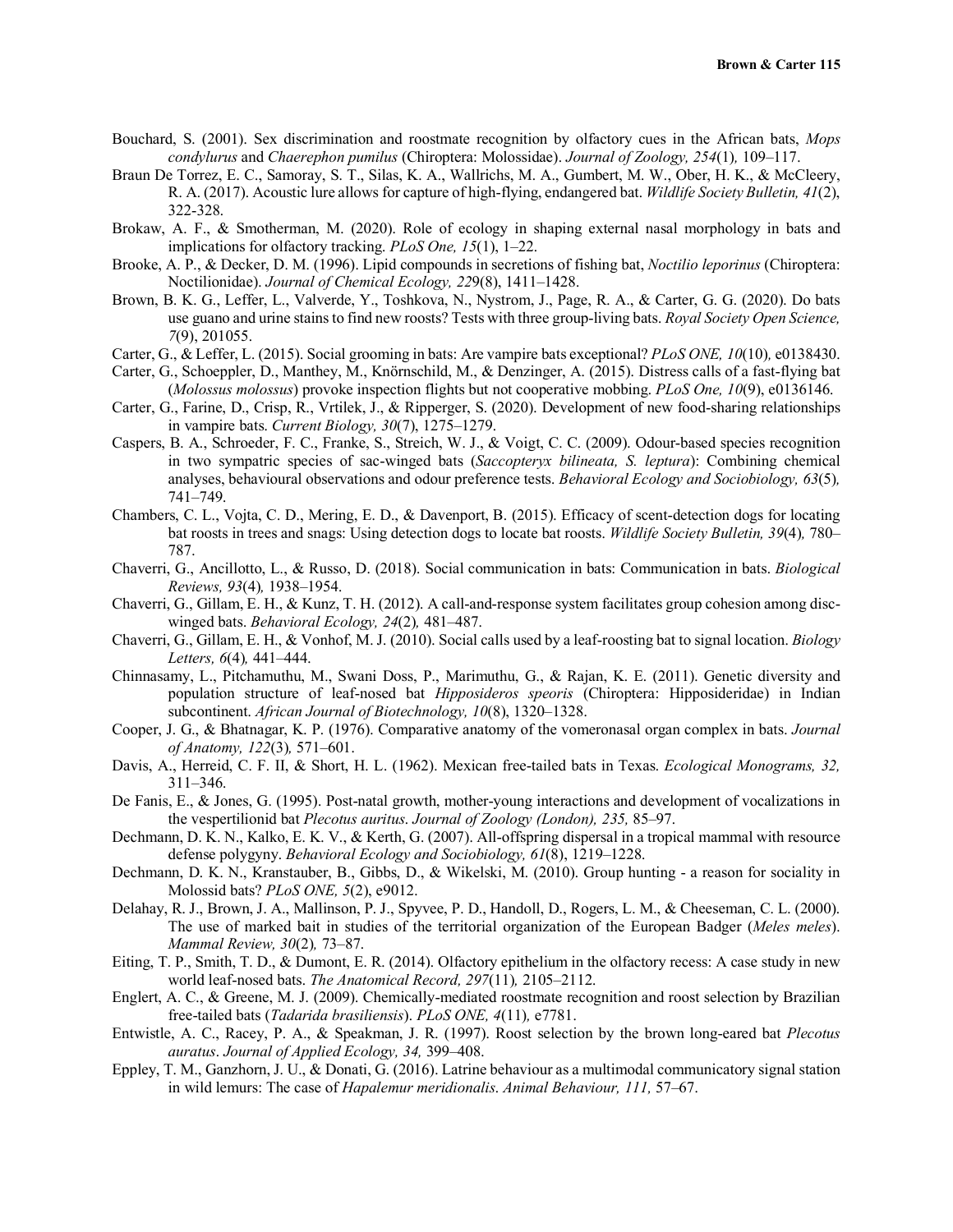- Ferkin, M. H., & Johnston, R. E. (1995). Meadow voles, *Microtus pennsylvanicus*, use multiple sources of scent for sex recognition. *Animal Behaviour, 49*(1), 37–44.
- Finn, L. S. (1997). *Bat house use in central Florida, with emphasis on Nycticeius humeralis and Tadarida brasiliensis cynocephala* [Unpublished doctoral dissertation]. University of Central Florida.
- Frahm, H. D., & Bhatnagar, K. W. P. (1980). Comparative morphology of the accessory olfactory bulb in bats. *Journal of Anatomy, 103*(2), 349–365.
- Fraze, R. K., & Wilkins, K. T. (1990). Patterns of use of man-made roosts by *Tadarida brasiliensis mexicana* in Texas. *The Southwestern Naturalist, 35*(3), 261.
- Furmankiewicz, J., Ruczyński, I., Urban, R., & Jones, G. (2011). Social calls provide tree-dwelling bats with information about the location of conspecifics at roosts. *Ethology, 117*(6)*,* 480–489.
- Gagliardo, A., Ioalè, P., Filannino, C., & Wikelski, M. (2011). Homing pigeons only navigate in air with intact environmental odours: A test of the olfactory activation hypothesis with GPS data loggers. *PLoS ONE, 6*(8)*,* e22385.
- Gillam, E. H. (2007). Eavesdropping by bats on the feeding buzzes of conspecifics. *Journal of Zoology, 85*(7), 795– 801.
- Gomes, D. G. E., Halfwerk, W., Taylor, R. C., Ryan, M. J., & Page, R. A. (2016). Multimodal weighting difference by bats and their prey: Probing natural selection pressures on sexually selected traits. *Animal Behaviour, 134*(12)*,* 99–102.
- Gonzalez-Terrazas, T. P., Martel, C., Milet-Pinheiro, P., Ayasse, M., Kalko, E. K. V., & Tschapka M. (2016). Finding flowers in the dark: Nectar-feeding bats integrate olfaction and echolocation while foraging for nectar. *Royal Society Open Science, 3*(8)*,* 160199.
- Grant, G. S., & Bannack, S. A. (1999). Harem structure and reproductive behaviour of *Pteropus tonganus*in American Samoa. *Australian Mammalogy, 21*(1)*,* 111–120.
- Gustin, M. K., & McCracken, G. F. (1987). Scent recognition in the Mexican free-tailed bat, *Tadarida brasiliensis mexicana*. *Animal Behaviour, 35*(1)*,* 13–19.
- Hayden, S., Bekaert, M., Crider, T. A., Mariani, S., Murphy, W. J., & Teeling, E. C. (2010). Ecological adaptation determines functional mammalian olfactory subgenomes. *Genome Research, 20,* 1–9.
- Heckel, G., & von Helverson, O. (2002). Male tactics and reproductive success in the harem polygynous bat *Saccopteryx bilineata*. *Behavioral Ecology, 13*(6), 750–756.
- Hecker, N., Lächele, U., Stuckas, H., Giere, P., & Hiller, M. (2019). Convergent vomeronasal system reduction in mammals coincides with convergent losses of calcium signalling and odorant-degrading genes. *Molecular Ecology, 28*(16)*,* 3656–3668.
- Hernández-Montero, J. R., Reusch C., Simon, R., Schöner, R., & Kerth G. (2020). Free-ranging bats combine three different cognitive processes for roost localization. *Oecologia, 192*(4)*,* 979–988.
- Heth, G., Todrank, J., & Johnston, R. E. (1998). Kin recognition in golden hamsters: Evidence for phenotype matching. *Animal Behaviour, 56*(2), 409–417.
- Höller, P., & Schmidt, U. (1996). The orientation behaviour of the lesser spearnosed bat, *Phyllostomus discolor* (Chiroptera) in a model roost: Concurrence of visual, echoacoustical and endogenous spatial information. *Journal of Comparative Physiology A, 179*(2), 245–255.
- Hradeck, P. (1985). Possible pheromonal regulation of reproduction in wild carnivores. *Journal of Chemical Ecology, 11*(2)*,* 241–250.
- Humphrey, S. R. (1966). *Population ecology of the little brown bat, Myotis lucifugus, in Indiana and north-central Kentucky* [Unpublished doctoral dissertation]. Earlham College.
- Hurst, J. L., Payne, C. E., Nevison, C. M., Marie, A. D., Humphries, R. E., Robertson, D. H. L., Cavaggioni, A., & Beynon, R. J. (2001). Individual recognition in mice mediated by major urinary proteins. *Nature, 414*(6864)*,* 631–634.
- Keeley, A. T. H., & Keeley, B. W. (2004). The mating system of *Tadarida brasiliensis* in a large highway bridge colony. *Journal of Mammalogy, 85*(1), 113–119.
- Kalko, E. K. V., Herre, E. A., & Handley, C. O. Jr. (1996). Relation of fig fruit characteristics to fruit-eating bats in the new and old-world tropics. *Journal of Biogeography, 23*(4)*,* 565–576.
- Kelliher, K. R. (2007). The combined role of the main olfactory and vomeronasal systems in social communication in mammals. *Hormones and Behavior, 52*(5)*,* 561–570.
- Kerth, G. (2008). Causes and consequences of sociality in bats. *BioScience, 58*(8)*,* 737–746.
- Kerth, G., & Reckardt, K. (2003). Information transfer about roosts in female Bechstein's bats: An experimental field study. *Proceedings of the Royal Society of London, Series B: Biological Sciences, 270*(1514)*,* 511–515.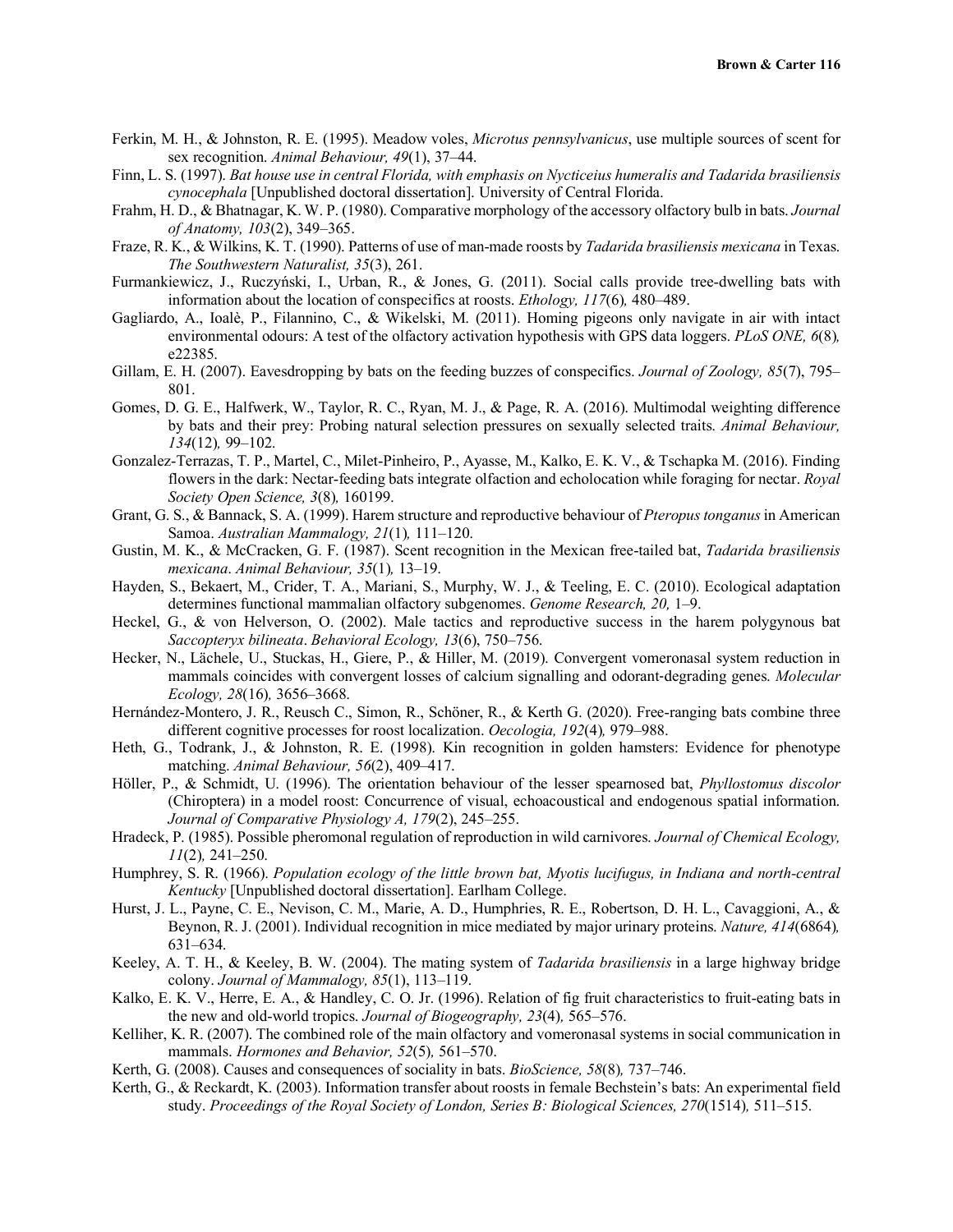- Kerth, G., Ebert, C., & Schmidtke, C. (2006). Group decision making in fission-fusion societies: Evidence from two field experiments in Bechstein's bats. *Proceedings of the Royal Society B, 273*(1602)*,* 2785–2790.
- Kerth, G., Perony, N., & Schweitzer, F. (2011). Bats are able to maintain long-term social relationships despite the high fission-fusion dynamics of their groups. *Proceedings of the Royal Society B: Biological Sciences, 278*(1719), 2761–2767.
- Kilgour, R. J., Faure, P. A., & Brigham, R. M. (2013). Evidence of social preferences in big brown bats (*Eptesicus fuscus*). *Canadian Journal of Zoology, 91*(10)*,* 756–760.
- Klüg-Baerwald, B. J., Lausen, C. L., Willis, C. K. R., & Brigham, R. M. (2017). Home is where you hang your bat: Winter roost selection by prairie-living big brown bats. *Journal of Mammalogy, 98*(3)*,* 752–760.
- Korine, C., Kalko, E. K. V., & Herre E. A. (2000). Fruit characteristics and factors affecting fruit removal in Panamanian community of strangler figs. *Oecologia, 123*(4)*,* 560–568.
- Kunz, T. H., & Pierson, E. D. (1994). *Bats of the world: An introduction.* In R. M. Nowak (Ed.), *Walker's Bats of the World* (pp. 1-47). Johns Hopkins University Press.
- Kunz, T. H., & Lumsden, L. F. (2003). Ecology of cavity and foliage roosting bats. In T. H. Kunz & M. B. Fenton (Eds.), *Bat Ecology* (pp. 3-89). University of Chicago Press.
- Lausen, C. L., & Barclay, R. M. R. (2006). Benefits of living in a building: Big brown bats (*Eptesicus fuscus*) in rocks versus buildings. *Journal of Mammalogy, 87*(2), 362–370.
- Lima, S. L., & O'Keefe, J. M. (2013). Do predators influence the behaviour of bats? Bats and predators. *Biological Reviews, 88*(3)*,* 626–644.
- Loughry, W. J., & McCracken, G. F. (1991). Factors influencing female-pup scent recognition in Mexican free-tailed bats. *Journal of Mammalogy, 72*(3)*,* 624–626.
- Mann, O., Lieberman, V., Köhler, A., Korine, C., Hedworth, H. E., & Voigt-Heucke, S. L. (2011). Finding your friends at densely populated roosting places: Male Egyptian fruit bats (*Rousettus aegyptiacus*) distinguish between familiar and unfamiliar conspecifics. *Acta Chiropterologica, 13*(2)*,* 411–417.
- Martens, M. J. M. (1980). Foliage as a low-pass filter: Experiments with model forests in an anechoic chamber. *Journal of the Acoustical Society of America, 67,* 66–72.
- McCracken, G. F. (1993). Locational memory and female-pup reunions in Mexican free-tailed bat maternity colonies. *Animal Behaviour,45*(4), 811–813.
- Menzel, M. A., Carter, T. C., Ford, W. M., & Chapman, B. R. (2001). Tree-roost characteristics of subadult and female adult evening bats (*Nycticeius humeralis*) in the upper coastal plains of South Carolina. *The American Midland Naturalist, 145*(1), 112–119.
- Moulton, D. G. (1967). Olfaction in mammals. *American Zoologist, 7*(3)*,* 421–429.
- Mueller, H. C. (1966). *Homing and distance-orientation in bats* [Unpublished doctoral dissertation]. University of Wisconsin.
- Muñoz-Romo, M., Page, R. A., & Kunz, T. H. (2021). Redefining the study of sexual dimorphism in bats: Following the odour trail. *Mammal Review, 51*(2021), 155–177.
- Murphy, M. (1993). Bats: A farmer's best friend. *Bats Magazine, 11*(1).
- Nelson, J. E. (1965). Behaviour of Australian pteropodidae (Megachiroptera). *Animal Behaviour, 13*(4)*,* 544–557.
- Nielsen, L. T., Eaton, D. K., Wright, D. W., & Schmidt-French, B. (2006). Characteristic odors of *Tadarida brasiliensis mexicana* chiroptera: Molossidae. *Journal of Cave and Karst Studies, 68*(1)*,* 27–31.
- Norquay, K. J. O., Martinez-Nuñez, F., Dubois, J. E., Monson, K. M., & Willis, C. K. R. (2013). Long-distance movements of little brown bats (*Myotis lucifugus*). *Journal of Mammalogy, 94*(2)*,* 506–515.
- Ober, H. K. (2008). *Effective bat houses for Florida* [Unpublished doctoral dissertation]. University of Florida Institute of Food and Agricultural Sciences.
- Papi, F., Fiore, L., Fiaschi, V., & Benvenuti, S. (1973). An experiment for testing the hypothesis of olfactory navigation of homing pigeons. *Journal of Comparative Physiology, 83,* 93–102.
- Popa-Lisseanu, A. G., Bontadina, F., Mora, O., & Ibáñez C. (2008). Highly structured fission-fusion societies in an aerial-hawking carnivorous bat. *Animal Behaviour, 75*(2)*,* 471–482.
- Ramsay, N. F., & Giller, P. S. (1996). Scent-marking in ring-tailed lemurs: Responses to the introduction of "foreign" scent in the home range. *Primates, 37,* 13–23.
- Rhodes, M. (2007). Roost fidelity and fission-fusion dynamics of white-striped free-tailed bats (*Tadarida australis*). *Journal of Mammalogy, 88*(5), 1252–1260.
- Ruczyński, I., & Barton K. A. (2012). Modelling sensory limitation: The role of tree selection, memory and information transfer in bats' roost searching strategies. *PLoS ONE, 7*(9), e44897.